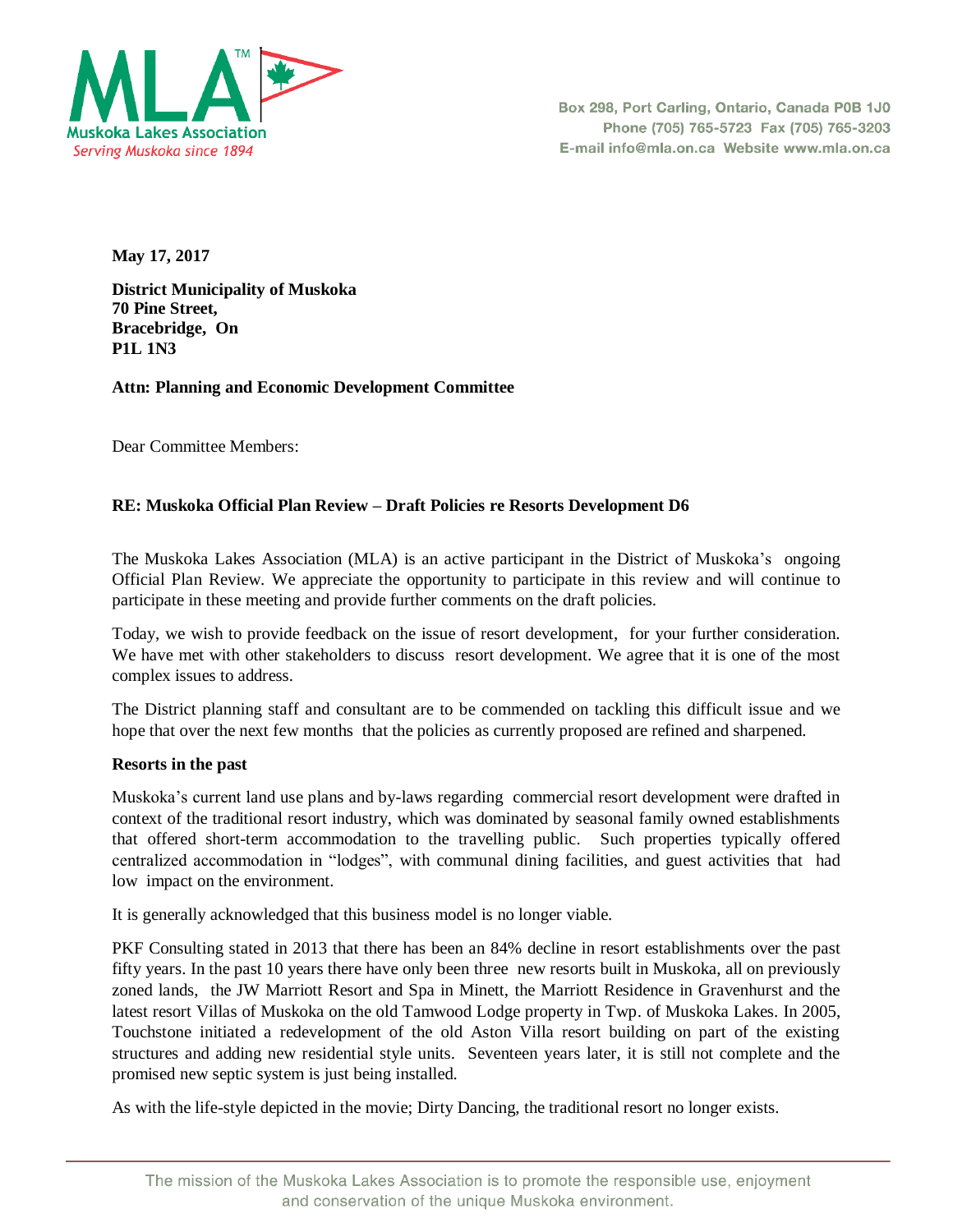# **Resorts today**

Today, municipalities are receiving applications for developments that proponents characterize as "resorts" despite the fact that they bear little, if any resemblance to traditional resorts. They are asking municipalities to "adapt" their resort policies to accommodate such developments

Applications currently being considered typically include construction of self-contained residential housing units intended to be largely if not completely owned by individuals, and which may or may not be rented to third parties. These developments frequently include limited, if any, centralized facilities or amenities. In reality, such projects are not traditional resorts, but high density waterfront residential developments. The MLA fears that by masquerading as "resorts", such projects will bring unanticipated and unwanted urbanization to the waterfront in an "end run" around the many by-laws and other protections that have been established over the past half century to preserve and protect the natural environment and visual appearance of the many lakes in Muskoka.

The MLA believes that existing restrictions on waterfront residential development are required to protect the environment and the high quality of like in Muskoka. We do not support sacrificing these principles in order to "bring back" resorts in such changed form.

Applications of the sort mentioned above include the aforementioned Villas of Muskoka, the proposed Lakeside Lodge redevelopment in Minett of 44 self-contained residential dwellings, and the redevelopment of Taboo "resort" to become an apartment building containing 109 one- and two- bedroom apartment units.

Such developments have far different community and environmental impacts than traditional resorts and these impacts extend far beyond the degradation of Muskoka' s visual landscape. Such projects put unexpected and unwanted demands on municipal services and the limited recreational carrying capacity of our lakes. It would be very poor planning to simply "adapt" existing policies designed to apply to traditional resorts to an entirely different and generally more intensive type of land use.

## **Economic loss of employment use**

The District is rightfully concerned about the economic impact of the loss of 84% of its resorts. Traditional resorts provided both economic advantages in the form of commercial or business taxes to the municipalities and a source of employment. Resorts are or, at least were, an "employment use". To allow resorts to become residential communities is not a good substitute for the monetary loss of tax dollars and the loss of employment opportunities for the local workforce.

## **Attributes of a resort**

The definition of a resort as commercial establishments that provide roofed accommodation, provides access to significant tourism assets and leisure experiences is too limiting. Virtually all cottages provide the same - roofed accommodation, access to tourism assets and leisure experiences.

A Resort needs to have much more than a roof to be a Resort !

Any waterfront development that lacks, from day one, such amenities as:

Page 5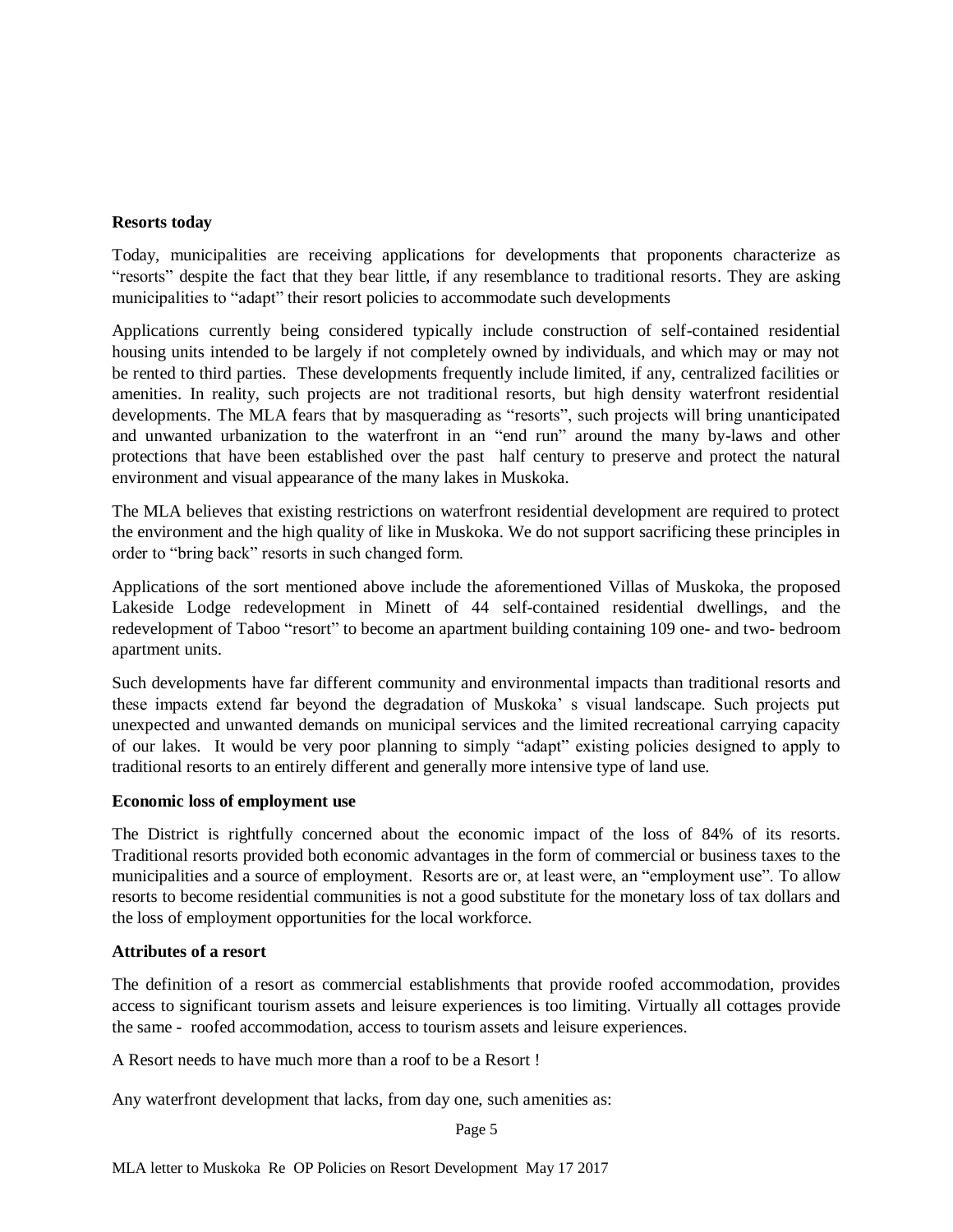- On- site, on- duty manager and staff
- Housekeeping services
- A restaurant and / or bar/cafe
- Waterfront activities (canoes, kayaks, swim area (supervised?), waterskiing, etc.
- Central greeting and lounging area

Is NOT a Resort.

We are also aware that "commercial" does not necessarily mean that dollars are exchanged or that the facility makes a profit. Commercial has a connotation of providing a service for compensation. There are also expectations of business practices and expectations of service associated with commercial establishments.

Does the District require a commercial license for example for resorts, together with standards of operation and annual inspections similar to that required for restaurants and bars?

## **Permission for high density residential uses in conjunction with resorts**

The proposed policy D6.4 recommends that 50% of a "resort" could be in the form of residential accommodation for a permanent population. In our opinion it would be next to impossible to enforce this provision at a maximum of 50% residential. Commercial agreements can be scrutinized, but over time if an owner, a number of owners or a condominium corporation decides that its units are no longer available for rent, there is little that the municipal government can do to force people to rent their units.

In the initial time frame , we are concerned that proposals that the first phase of development include a 50% mix of units for transient turnover are unrealistic given the economic reality of the developers high initial costs for servicing ,which demands a return on investment from sale of units to individuals who may have no interest in renting out their unit.

Similarly proposals that the first phase of development "is expected" to contain key resort amenities will depend upon the developer's package of amenities to enhance the sale of the units. In the MLA's experience, swimming pools, e.g. Villas of Muskoka , or even upgrades to communal septic and water treatment facilities e.g. Touchstone Resort or construction of the resort hotel eg Lake Joseph Club are deferred to later phases of development, - if ever. The same is apparently true for the unbuilt resort hotel at Muskoka Bay Club in Gravenhurst and the second phase of redevelopment at Windermere House.

Reliance on promises associated with future development rarely are realized. We need a better outcome than a promissory note.

## **Local area municipalities expected to enforce**

Implementation of the above policies will be difficult and yet, in many cases, it will be the local area municipalities that will be expected to implement the policies. The local municipalities have few tools and limited resources to enforce compliance. Again based on our experience, phased site plan applications will become common with the "amenities" promised for a later phase. Rental agreements will rarely be enforced.

## **Financial viability**

It is unclear how proponents will satisfy the proposed policy D6.4h) "To ensure a continued contribution to the local and regional economy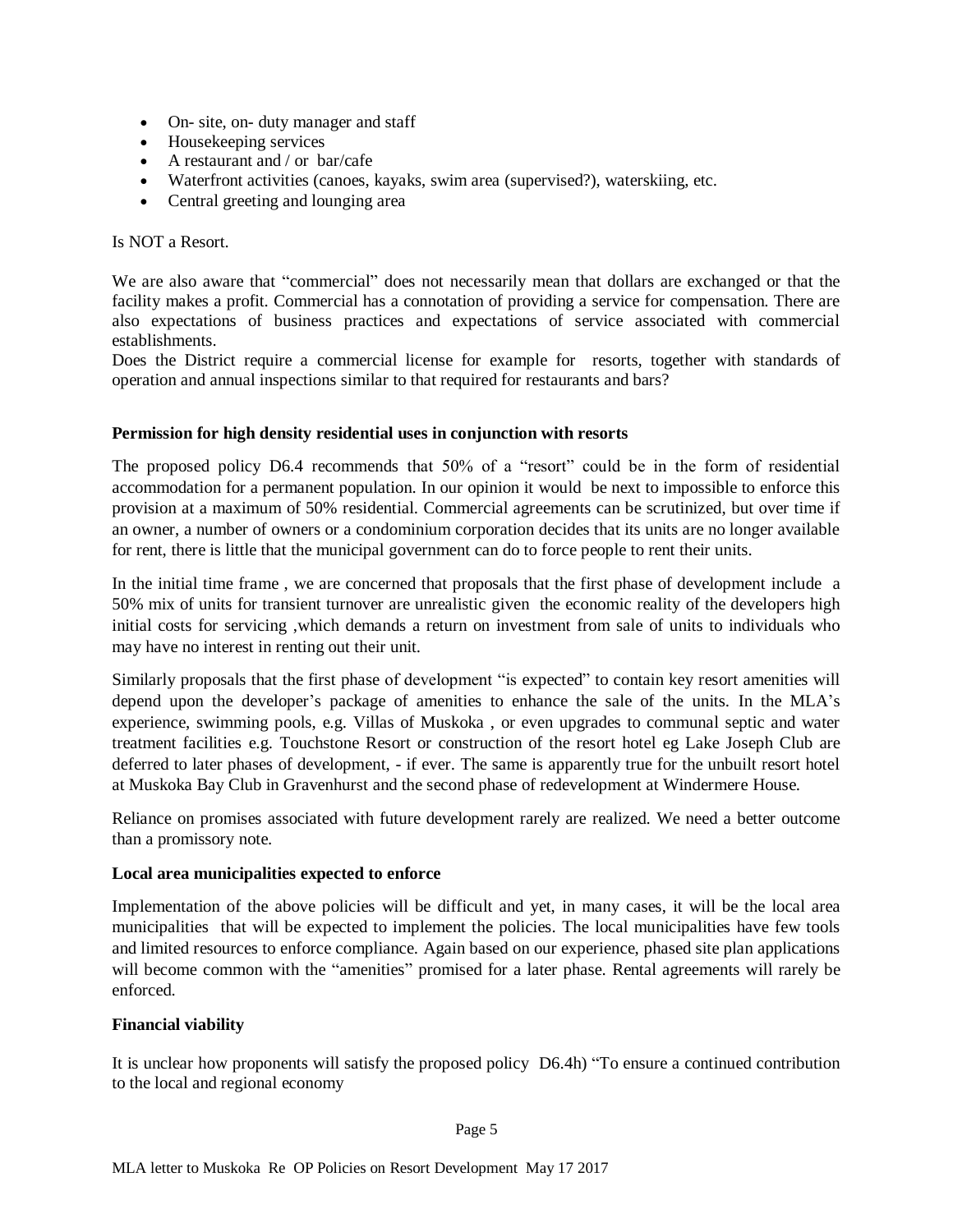proponents shall demonstrate an ability for the resort to demonstrate… a revenue stream… that it is viable". Resorts in Muskoka have often gone bankrupt, or been placed in receivership, and the municipality has no control over a business's internal finances.

#### **Impact of high-density residential development on community services**

The impact of high-density waterfront residential development has never been studied by the municipalities, and public input on the desirability of such developments has never been sought

The district and area municipalities need to consider what services will be necessary for this new permanent population, including police, fire, ambulance emergency response, hospitals and medical services, educational services and day care facilities, as well as enhanced garbage pickup and snow removal.

Many developers are watching the proposed revised Districts policy to permit residential development under the guise of a resort, knowing that it is easier to sell multi-unit residential dwellings in a condo plan than it is to develop and manage a resort.

**The municipality owes it to both existing property owners and developers to carefully consider the subject of high density residential waterfront development and to develop policies specifically designed to address such developments before allowing them to proceed or allowing resorts to develop with 50 % of the units in residential use.** 

#### **Servicing D6.5**

In addition to the above , the MLA is concerned with the provision of private communal sewage services and private communal water services or private individual on site sewage services and private individual on site water services. We are worried about the [potential deleterious effects such services can have on water quality and Muskoka's natural environment .

If water quality is diminished, the economy is diminished, eroding the value of each person's property and compromising Muskoka's economic future. At the same time the MLA is aware that the cost of providing municipal and water services in Muskoka is among the highest costs of such services in all of Ontario.

Policies D6.5c) and d) attempt to address by ensuring that private services have an oversight through annual reporting by a qualified engineer. Although this is oversight is only available for new resorts not those proposing to operate with old style certificates of approval being used which did not require annual reporting . Perhaps the district can require annual reporting as part of its approval process.

In addition, there should be an annual review of the financial securities and condominium reserve fund dedicated to the provision of communal services to ensure that as these facilities age, the financial securities are increased in line with expected higher costs for maintenance and repair/replacement.

#### **D6.7 Retaining existing resorts**

The MLA generally agrees with the policies in this section and strongly agrees that should conversion to residential uses be proposed, such uses will not try to leverage the density afforded to resort commercial accommodation **or the extent of docking and boating facilities provided on their waterfront as a commercial entity.**